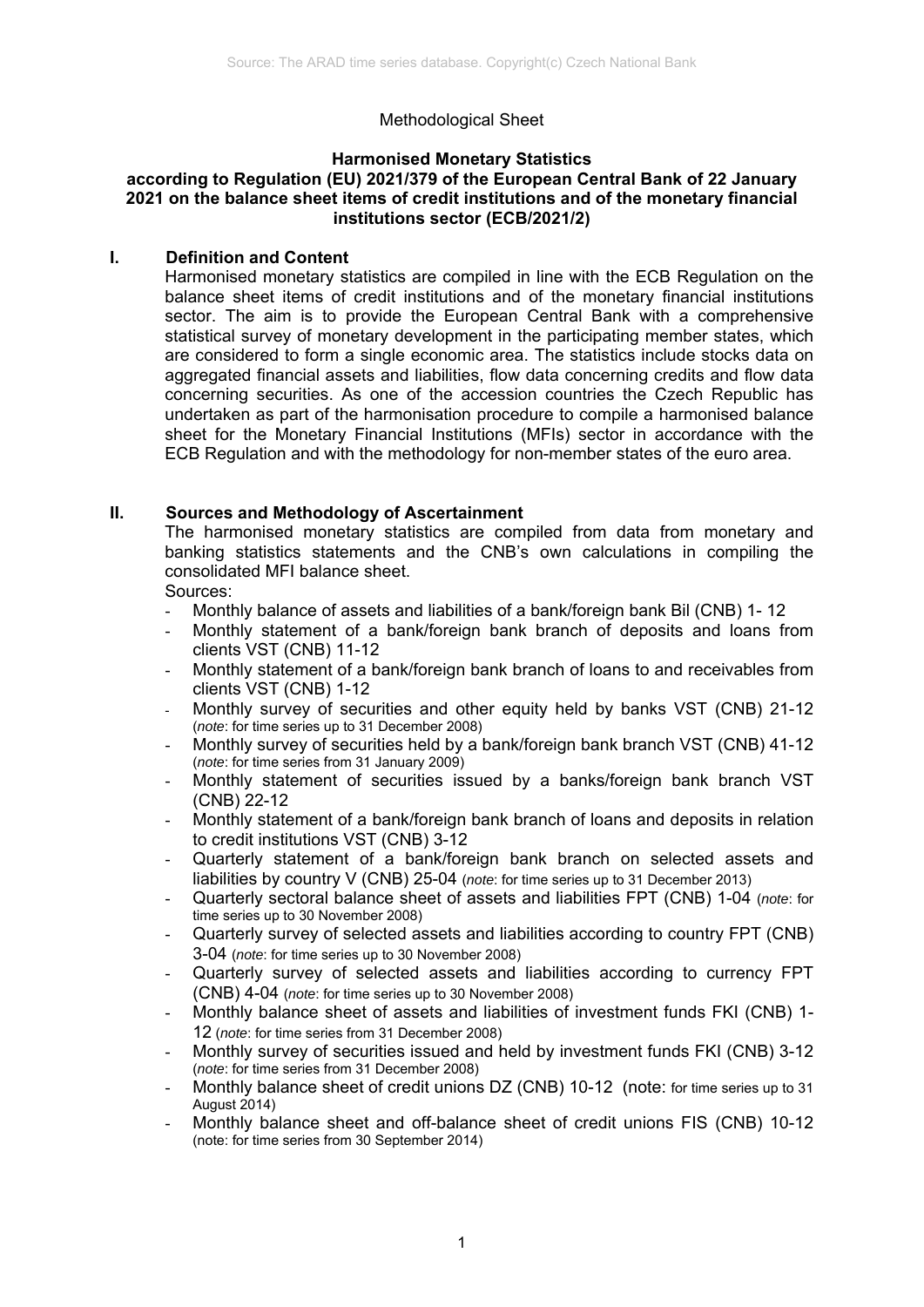## **III. Break - down**

- a) Instrument and maturity categories
	- **Liabilities** 
		- Currency in circulation
		- Deposits (including non-negotiable debt securities) **Overnight** 
			- Redeemable at notice up to 3 months inclusive
			- Redeemable at notice over 3 months
			- With agreed maturity up to 2 years inclusive

With agreed maturity over 2 years

Repurchase agreements

(Negotiable) debt securities issued

Debt securities issued up to 1 year inclusive

Debt securities issued from 1 to 2 years inclusive

Debt securities issued over 2 years

Money market paper (to the end of 2002)

Capital and reserves (including money market fund (MMF) shares/units) Remaining liabilities

**Assets** 

Cash

Loans (including non-negotiable debt securities) up to 1 year inclusive Loans (including non-negotiable debt securities) from 1 to 5 years inclusive Loans (including non-negotiable debt securities) over 5 years Holdings of (negotiable) debt securities up to 1 year Holdings of (negotiable) debt securities from 1 to 2 years Holdings of (negotiable) debt securities over 2 years Money market paper (to end of 2002) Shares and other equity (including holdings of MMF shares/units) Fixed assets Remaining assets

- b) Currencies
	- CZK EUR Other currencies

It must be possible to compile monetary aggregates so that they include balances expressed in CZK, EUR and other foreign currencies. Balances in the national currency and EUR are reported separately for those balance sheet items that are incorporated in monetary aggregates.

c) Counterparts (sectors, countries)

The compilation of monetary aggregates and their counter-items requires the identification of counterparts that are found both at home and in the participating member states and which comprise the money holding sector. Counterparts at home or in participating member states are identified according to the domestic sector that most closely corresponds to ESA 2010 (European System of Accounts) and in accordance with the list of monetary financial institutions for statistical purposes. In order to be able to classify the money holding sector, counterparts other than MFIs are broken down into government institutions (S.13), where central government institutions (S.1311) are monitored separately in total deposits liabilities, and into other residents. In order to be able to calculate the sector classification of monetary aggregates and credit counterparts, other residents are divided into non-financial corporations (S.11), other financial intermediaries, financial auxiliaries and captive financial institutions and money lenders (S.124+S.125+S.126+S.127), insurance corporations and pension funds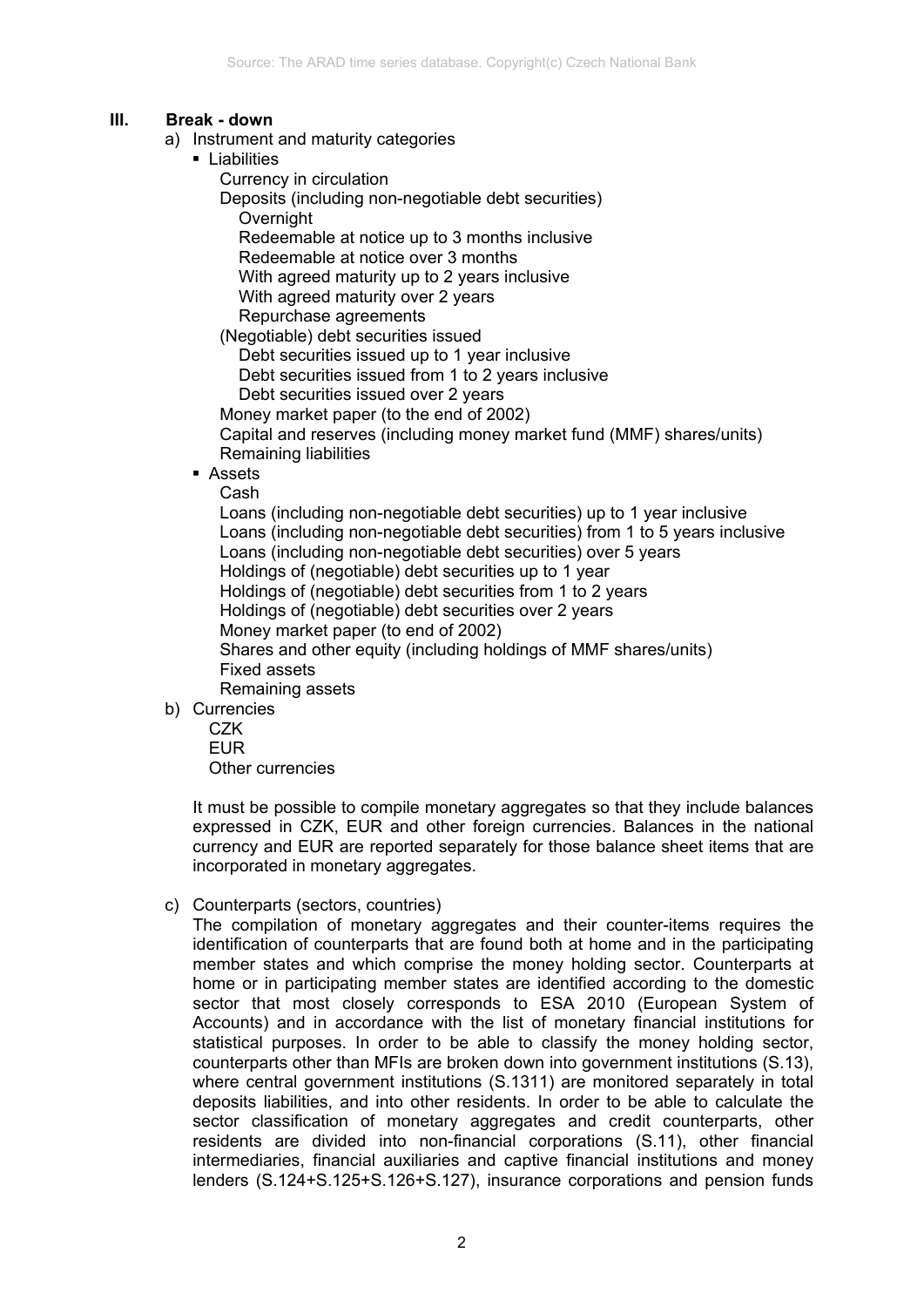(S.128+S.129), households and non-profit institutions serving households (S.14+S.15).

- d) Purpose of credits Credits granted to households are broken down according to the type of credit into credit for consumption, lending for house purchase and other lending.
- e) Industrial classification of loans provided to non-financial corporations (divisions according to CZ-NACE rev.2):

Agriculture, forestry, fishing (01, 02, 03) Industry (05-33, 35-39) Construction (41, 42, 43) Wholesale and retail trade, repair, hotels and restaurants (45, 46, 47, 55, 56) Transport, communications (49, 50, 51, 52, 53) Business services (58-63, 68-75, 77-82) Other services (84-88, 90-99)

f) Syndicated loans provided to resident non-financial corporations (S.11)

Syndicated loans only cover cases where the borrower knows, from the loan contract, that the loan is made by several lenders. For statistical purposes, only amounts actually disbursed by lenders (rather than total credit lines) are regarded as syndicated loans. The syndicated loan is usually arranged and coordinated by one institution (often called the 'lead manager') and is actually made by various participants in the syndicate. Participants, including the lead manager, all report their share of the loan vis-à-vis the borrower, i.e. not vis-à-vis the lead manager, in their balance sheet assets.

The time series referring to the indicator on stocks on syndicated loans is available from January 2011, the indicator on flows from February 2011.

## **IV. Method of calculation**

The CNB compiles:

- its own central bank balance sheet,
- the aggregated balance sheet of other MFIs (a simple aggregate of the balance sheets of individual commercial banks, money market funds and credit unions)
- the consolidated balance sheet of monetary financial institutions in the Czech Republic, which serves as the basis for the calculation of monetary aggregates and their counterparts. This is compiled as the sum of the central bank's balance sheet and the aggregated balance sheet of monetary financial institutions: 1) excluding mutual inter-bank relations in the sphere of credits and deposits, including non-negotiable securities, 2) with issued money in circulation less cash at commercial banks' counters and 3) MFI liabilities from the issue of other debt securities (including money market paper until 2003) and equity securities less the amount of these instruments held by monetary financial institutions on the assets side. Since it is extremely difficult to identify the current holder of a tradable financial instrument (this would require the monitoring of all subsequent sales of the security), amounts held outside the MFI sector are only derived as the remainder of the total issue minus the corresponding holding recorded as the MFI's assets.

Monetary aggregates and their counterparts are compiled for the *money-creating sector*, meaning monetary and financial institutions (i.e. banks, money market funds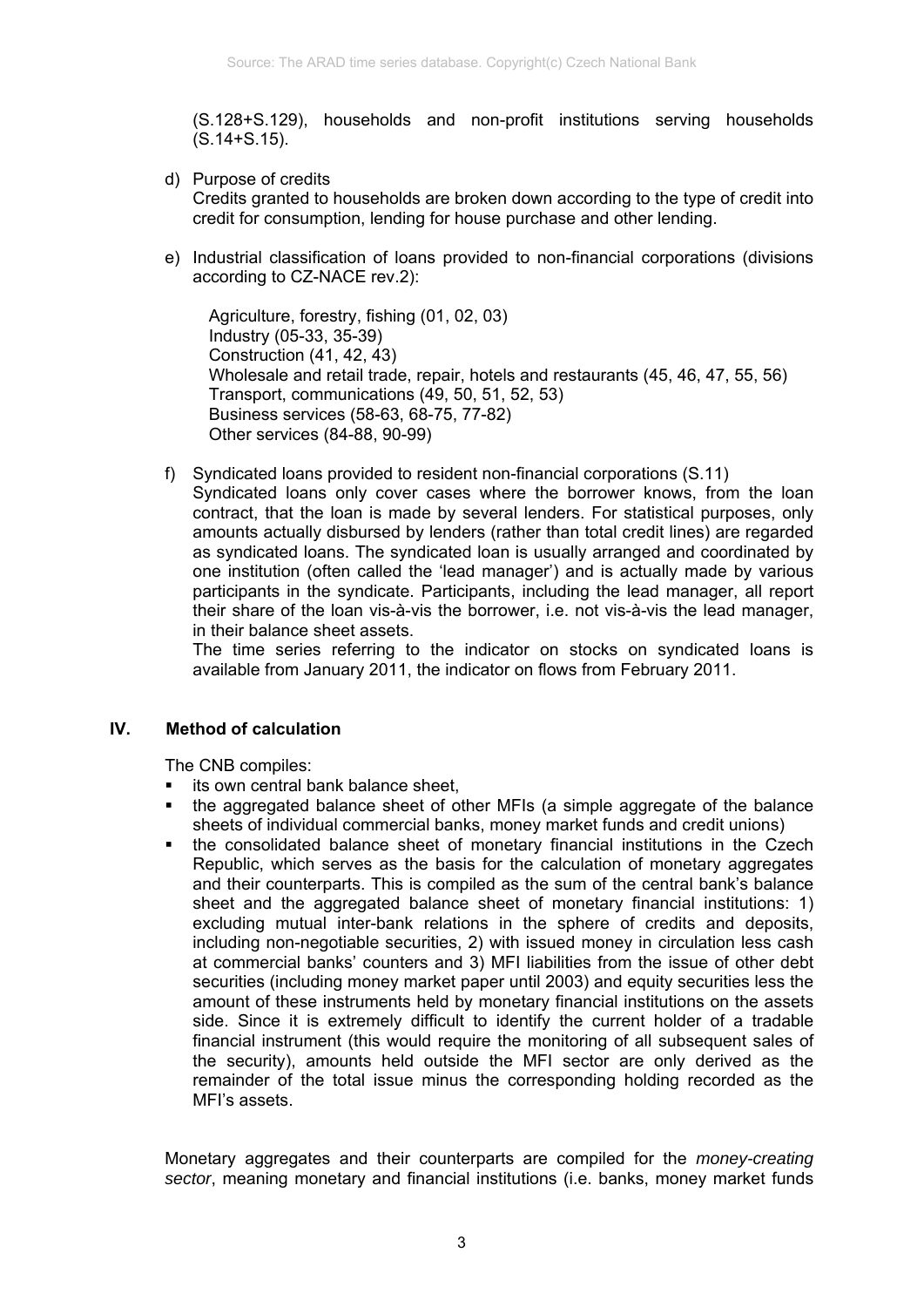and credit unions) that issue liabilities with high liquidity to other institutions than monetary-financial, the so-called money holding sector.

*The money holding sector* includes all residents of the Czech Republic other than MFIs (apart from central governmental institutions). As well as households this also includes non-financial companies and financial institutions that are not MFIs together with local government institutions and social security funds.

Central government institutions are considered to be a so-called *money neutral* sector.

## Monetary aggregates

M1 = currency in circulation (excluding cash held at bank cash counters) + overnight deposits

 $M2 = M1 +$  deposits redeemable at notice of up to 3 months + deposits with agreed maturity up to 2 years

 $M3 = M2 +$  debt securities up to 2 years + money market funds shares/units + repurchase agreements

## Main counterparts

Longer-term financial liabilities = deposits redeemable at notice period over 3 months, deposits with agreed maturity over 2 years, debt securities over 2 years, capital and reserves

Credits (including securities) granted to government institutions

Credits (including securities) granted to other residents

Net foreign assets – balance of all short and long-term receivables and liabilities to non-residents (including monetary gold and CNB receivables and liabilities to the IMF)

## **V. Change in methodology**

- Since January 2003, money market papers have formed part of debt securities with maturity up to 2 years on the assets and liabilities side.
- Since January 2004 money market funds have become a part of reporting population and together with credit unions have been included in MFI sector (instead of other financial intermediaries).
- Monetary aggregate M3 has been extended to cover money market funds shares/units.
- The industrial classification CZ-NACE rev. 2 has been applied since January 2009 (industrial classification OKEČ until December 2008).
- Since January 2014 new classification of economic sectors (according to ESA2010) has been applied.
- Since October 2014 the procedure for the inclusion of credit unions in the harmonised MFI statistics (i.e. the procedure for increasing monthly and quarterly balance sheet data for entities which have been exempted from the full reporting duty) has been changed. A single identical grossing-up rate is used for all balance sheet items to gross up to 100% coverage. The grossing-up rate is calculated as the following ratio: the balance sheet of credit unions/the balance sheet of commercial banks in the relevant period.
- Since December 2014 the counterpart to special drawing rights has been part of net foreign liabilities (until November 2014 it was included in remaining liabilities).
- On 31 December 2018, the publication of separate indicators on issued and held money market fund shares/units in the areas of MFI monetary statistics and banking statistics was ended. The issued MMF securities are part of the liability